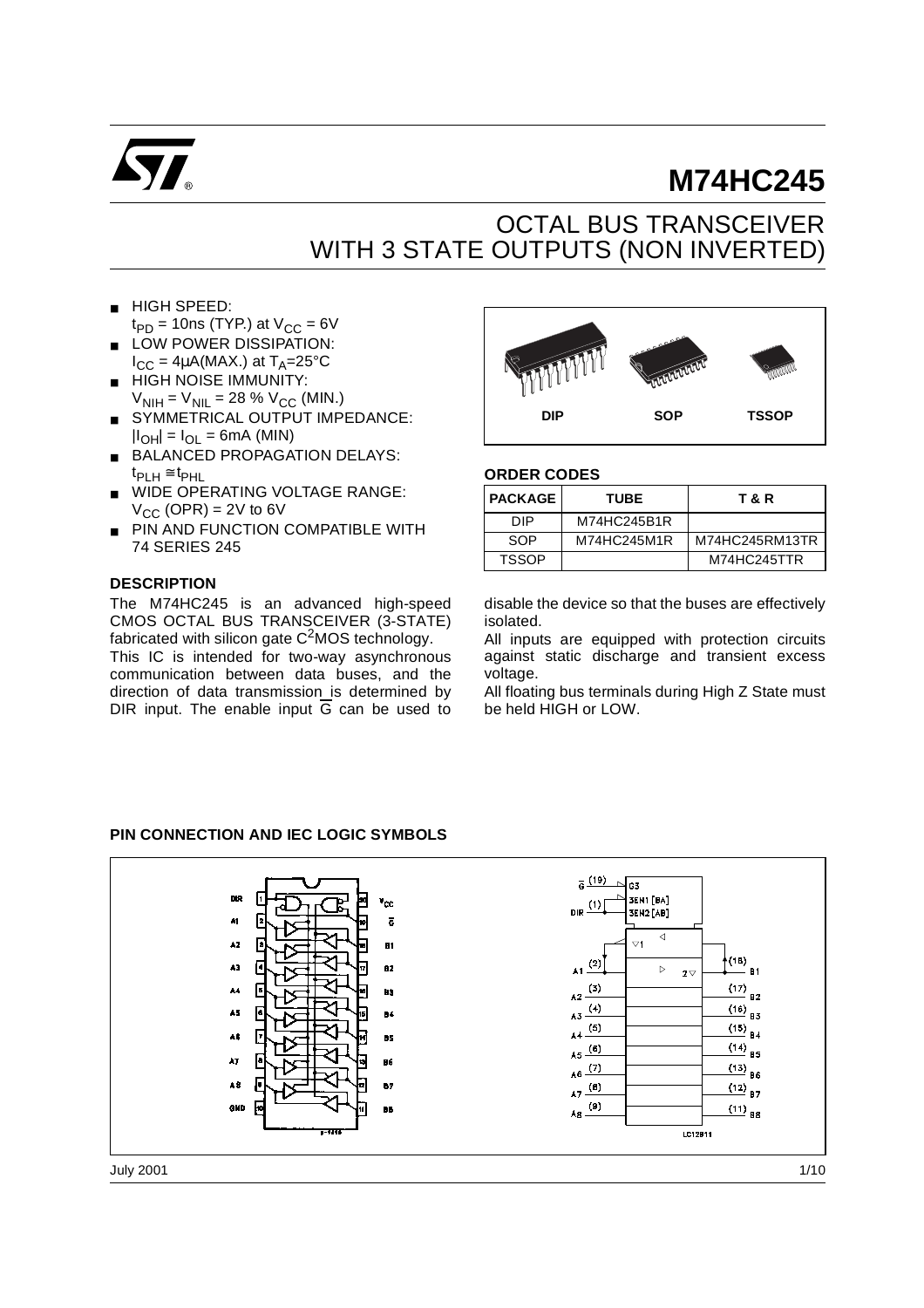### **M74HC245**

#### **INPUT AND OUTPUT EQUIVALENT CIRCUIT PIN DESCRIPTION**



| <b>PIN No</b>                        | <b>SYMBOL</b>                    | <b>NAME AND FUNCTION</b>   |  |  |  |  |
|--------------------------------------|----------------------------------|----------------------------|--|--|--|--|
|                                      | DIR                              | <b>Directional Control</b> |  |  |  |  |
| 2, 3, 4, 5, 6,<br>7, 8, 9            | A1 to A8                         | Data Inputs/Outputs        |  |  |  |  |
| 18, 17, 16,<br>15, 14, 13,<br>12, 11 | B <sub>1</sub> to B <sub>8</sub> | Data Inputs/Outputs        |  |  |  |  |
| 19                                   | G                                | Output Enable Input        |  |  |  |  |
| 10                                   | GND                              | Ground (0V)                |  |  |  |  |
| 20                                   | Vec                              | Positive Supply Voltage    |  |  |  |  |

57

#### **TRUTH TABLE**

|   | <b>INPUTS</b> | <b>FUNCTION</b> | <b>OUTPUT</b> |         |  |
|---|---------------|-----------------|---------------|---------|--|
| G | <b>DIR</b>    | A BUS           | <b>B BUS</b>  |         |  |
|   |               | <b>OUTPUT</b>   | <b>INPUT</b>  | $A = B$ |  |
|   |               | <b>INPUT</b>    | <b>OUTPUT</b> | $B = A$ |  |
| . |               |                 |               |         |  |

X : Don't Care Z : High Impedance

#### **ABSOLUTE MAXIMUM RATINGS**

| Symbol                        | <b>Parameter</b>                     | Value                    | Unit |
|-------------------------------|--------------------------------------|--------------------------|------|
| $V_{\rm CC}$                  | Supply Voltage                       | $-0.5$ to $+7$           | V    |
| $V_{I}$                       | DC Input Voltage                     | $-0.5$ to $V_{CC}$ + 0.5 | V    |
| $V_{\rm O}$                   | DC Output Voltage                    | $-0.5$ to $V_{CC}$ + 0.5 | V    |
| Ιĸ                            | DC Input Diode Current               | ± 20                     | mA   |
| <b>I<sub>OK</sub></b>         | DC Output Diode Current              | ± 20                     | mA   |
| $\mathsf{I}_{\Omega}$         | DC Output Current                    | ± 35                     | mA   |
| $I_{\rm CC}$ or $I_{\rm GND}$ | DC V <sub>CC</sub> or Ground Current | ±70                      | mA   |
| $P_D$                         | Power Dissipation                    | $500(*)$                 | mW   |
| $T_{\text{stg}}$              | Storage Temperature                  | $-65$ to $+150$          | °C   |
| $T_{L}$                       | Lead Temperature (10 sec)            | 300                      | °C   |

Absolute Maximum Ratings are those values beyond which damage to the device may occur. Functional operation under these conditions is not implied (\*) 500mW at 65 °C; derate to 300mW by 10mW/°C from 65°C to 85°C

#### **RECOMMENDED OPERATING CONDITIONS**

| Symbol                          | <b>Parameter</b>             | Value                  | Unit          |             |
|---------------------------------|------------------------------|------------------------|---------------|-------------|
| $V_{\rm CC}$                    | <b>Supply Voltage</b>        | $2$ to $6$             | V             |             |
| $V_{\parallel}$                 | Input Voltage                |                        | 0 to $V_{CC}$ | V           |
| Vo                              | Output Voltage               | 0 to $V_{CC}$          | V             |             |
| $\mathsf{T}_{\text{op}}$        | <b>Operating Temperature</b> |                        | $-55$ to 125  | $^{\circ}C$ |
|                                 | Input Rise and Fall Time     | $V_{\text{CC}}$ = 2.0V | 0 to 1000     | ns          |
| t <sub>r</sub> , t <sub>f</sub> |                              | $V_{\text{CC}} = 4.5V$ | 0 to 500      | ns          |
|                                 |                              | $V_{CC} = 6.0V$        | 0 to 400      | ns          |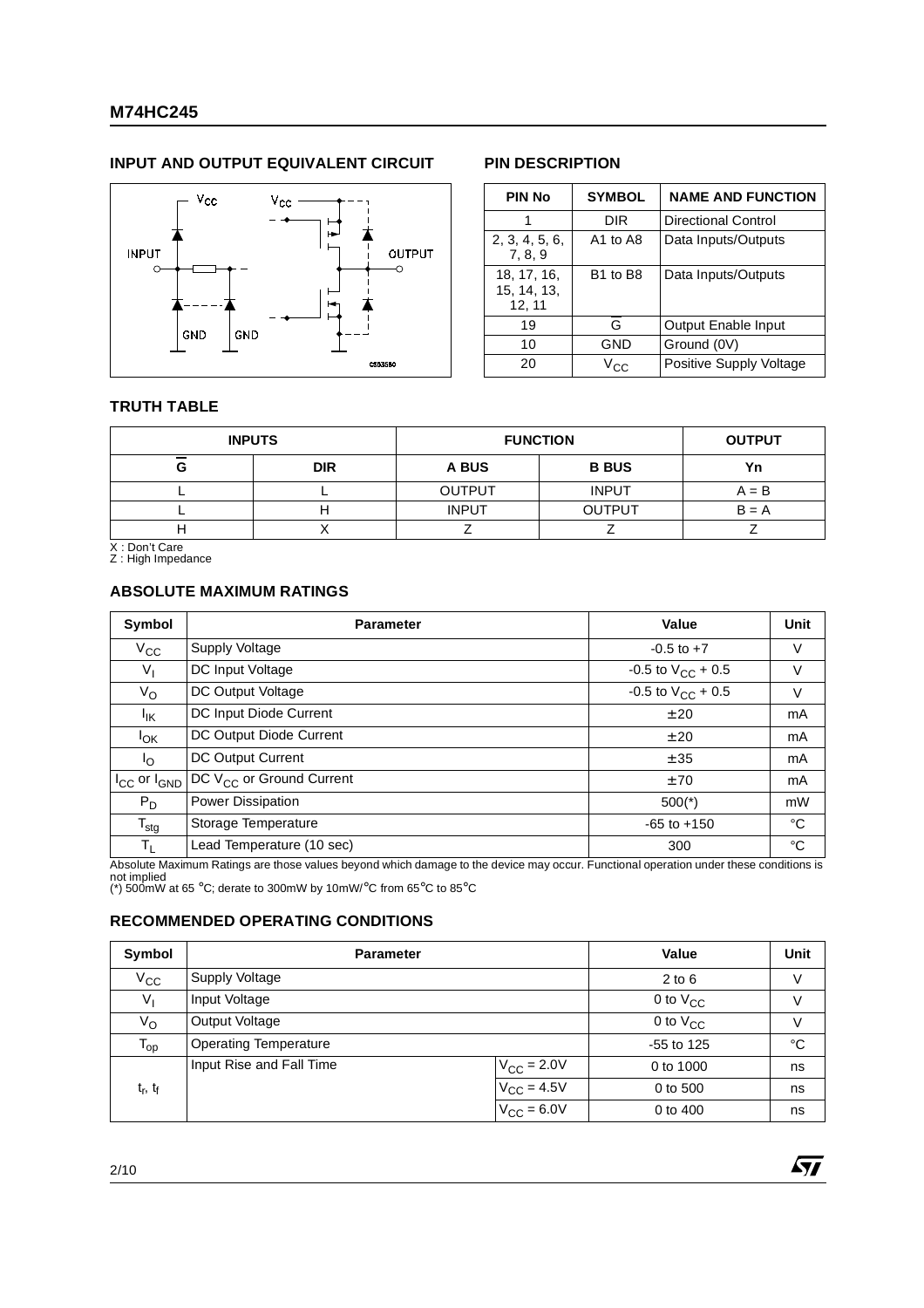#### **DC SPECIFICATIONS**

 $\sqrt{M}$ 

|                 |                                             |              | <b>Test Condition</b>                               | Value |                     |       |             |      |      |                         |        |
|-----------------|---------------------------------------------|--------------|-----------------------------------------------------|-------|---------------------|-------|-------------|------|------|-------------------------|--------|
| Symbol          | <b>Parameter</b>                            | $V_{\rm CC}$ |                                                     |       | $T_A = 25^{\circ}C$ |       | -40 to 85°C |      |      | -55 to 125 $^{\circ}$ C |        |
|                 |                                             | (V)          |                                                     | Min.  | Typ.                | Max.  | Min.        | Max. | Min. | Max.                    |        |
| V <sub>IH</sub> | High Level Input                            | 2.0          |                                                     | 1.5   |                     |       | 1.5         |      | 1.5  |                         |        |
|                 | Voltage                                     | 4.5          |                                                     | 3.15  |                     |       | 3.15        |      | 3.15 |                         | $\vee$ |
|                 |                                             | 6.0          |                                                     | 4.2   |                     |       | 4.2         |      | 4.2  |                         |        |
| $V_{IL}$        | Low Level Input                             | 2.0          |                                                     |       |                     | 0.5   |             | 0.5  |      | 0.5                     |        |
|                 | Voltage                                     | 4.5          |                                                     |       |                     | 1.35  |             | 1.35 |      | 1.35                    | $\vee$ |
|                 |                                             | 6.0          |                                                     |       |                     | 1.8   |             | 1.8  |      | 1.8                     |        |
| $V_{OH}$        | <b>High Level Output</b>                    | 2.0          | $I_{\Omega} = -20 \mu A$                            | 1.9   | 2.0                 |       | 1.9         |      | 1.9  |                         |        |
|                 | Voltage                                     | 4.5          | $I_{\Omega} = -20 \mu A$                            | 4.4   | 4.5                 |       | 4.4         |      | 4.4  |                         |        |
|                 |                                             | 6.0          | $I_{\Omega} = -20 \mu A$                            | 5.9   | 6.0                 |       | 5.9         |      | 5.9  |                         | V      |
|                 |                                             | 4.5          | $I_0 = -6.0$ mA                                     | 4.18  | 4.31                |       | 4.13        |      | 4.10 |                         |        |
|                 |                                             | 6.0          | $IO=-7.8$ mA                                        | 5.68  | 5.8                 |       | 5.63        |      | 5.60 |                         |        |
| $V_{OL}$        | Low Level Output                            | 2.0          | $I_{\Omega}$ =20 µA                                 |       | 0.0                 | 0.1   |             | 0.1  |      | 0.1                     |        |
|                 | Voltage                                     | 4.5          | $IO=20 \mu A$                                       |       | 0.0                 | 0.1   |             | 0.1  |      | 0.1                     |        |
|                 |                                             | 6.0          | $IO=20 \mu A$                                       |       | 0.0                 | 0.1   |             | 0.1  |      | 0.1                     | $\vee$ |
|                 |                                             | 4.5          | $I_{\Omega} = 6.0$ mA                               |       | 0.17                | 0.26  |             | 0.33 |      | 0.40                    |        |
|                 |                                             | 6.0          | $I_{\Omega} = 7.8$ mA                               |       | 0.18                | 0.26  |             | 0.33 |      | 0.40                    |        |
| J <sub>L</sub>  | Input Leakage<br>Current                    | 6.0          | $V_1 = V_{CC}$ or GND                               |       |                     | ± 0.1 |             | ±1   |      | ±1                      | μA     |
| $I_{OZ}$        | High Impedance<br>Output Leakage<br>Current | 6.0          | $V_I = V_{IH}$ or $V_{IL}$<br>$V_O = V_{CC}$ or GND |       |                     | ± 0.5 |             | ± 5  |      | ± 10                    | μA     |
| $I_{\rm CC}$    | Quiescent Supply<br>Current                 | 6.0          | $V_1 = V_{CC}$ or GND                               |       |                     | 4     |             | 40   |      | 80                      | μA     |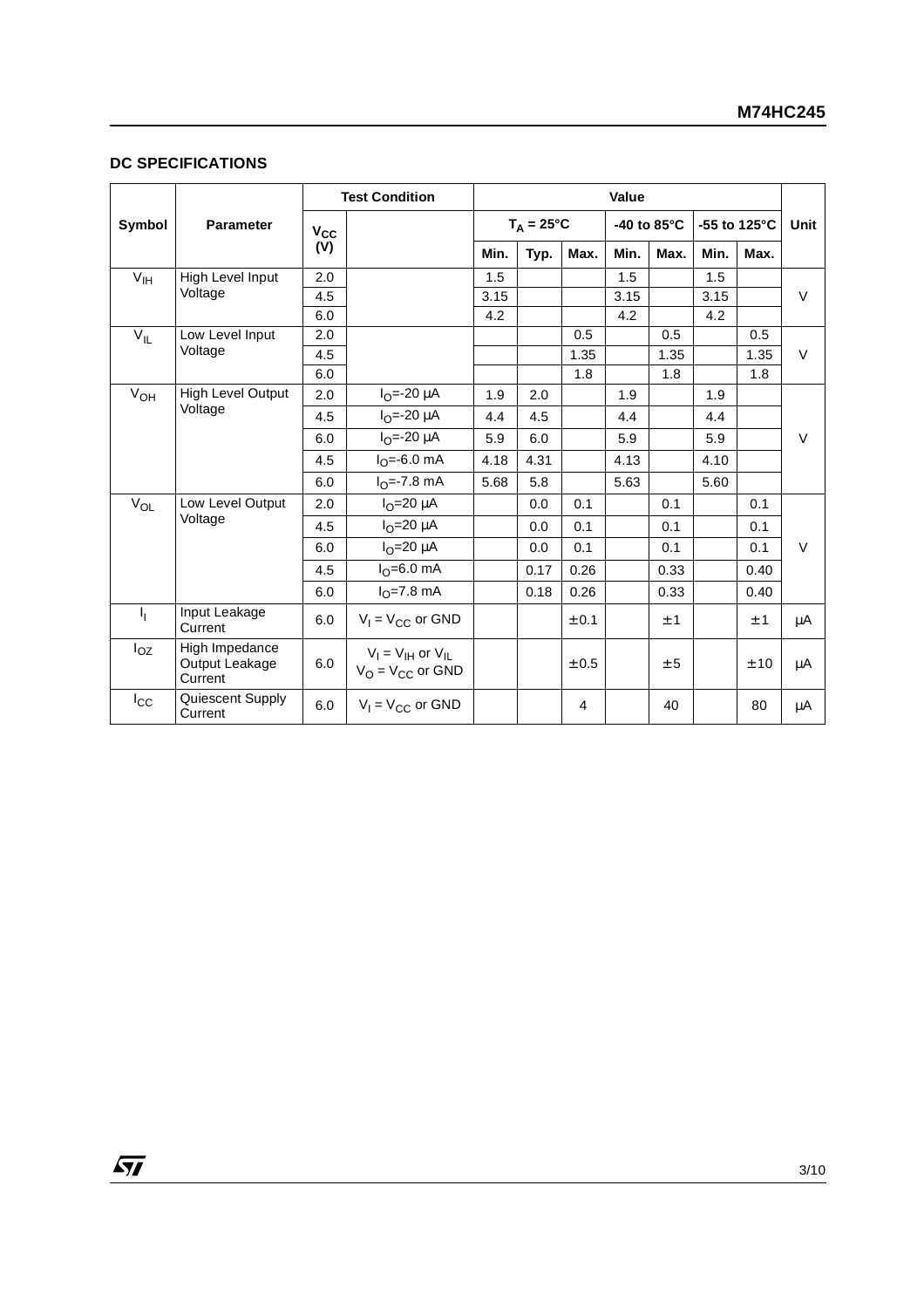### **M74HC245**

| <b>AC ELECTRICAL CHARACTERISTICS</b> ( $C_L$ = 50 pF, Input $t_r = t_f = 6$ ns) |  |
|---------------------------------------------------------------------------------|--|
|---------------------------------------------------------------------------------|--|

|                                   |                          | <b>Test Condition</b> |       |                   | Value               |      |                       |      |                         |      |      |    |
|-----------------------------------|--------------------------|-----------------------|-------|-------------------|---------------------|------|-----------------------|------|-------------------------|------|------|----|
| Symbol                            | <b>Parameter</b>         | $V_{\rm CC}$          | $C_L$ |                   | $T_A = 25^{\circ}C$ |      | -40 to $85^{\circ}$ C |      | -55 to 125 $^{\circ}$ C |      | Unit |    |
|                                   |                          | (V)                   | (pF)  |                   | Min.                | Typ. | Max.                  | Min. | Max.                    | Min. | Max. |    |
| t <sub>TLH</sub> t <sub>THL</sub> | <b>Output Transition</b> | 2.0                   |       |                   |                     | 25   | 60                    |      | 75                      |      | 90   |    |
|                                   | Time                     | 4.5                   | 50    |                   |                     | 7    | 12                    |      | 19                      |      | 18   | ns |
|                                   |                          | 6.0                   |       |                   |                     | 6    | 10                    |      | 13                      |      | 15   |    |
| t <sub>PLH</sub> t <sub>PHL</sub> | <b>Propagation Delay</b> | 2.0                   |       |                   |                     | 33   | 90                    |      | 115                     |      | 135  |    |
|                                   | Time                     | 4.5                   | 50    |                   |                     | 12   | 18                    |      | 23                      |      | 27   | ns |
|                                   |                          | 6.0                   |       |                   |                     | 10   | 15                    |      | 20                      |      | 23   |    |
|                                   |                          | 2.0                   |       |                   |                     | 48   | 120                   |      | 150                     |      | 180  |    |
|                                   |                          | 4.5                   | 150   |                   |                     | 16   | 24                    |      | 30                      |      | 36   | ns |
|                                   |                          | 6.0                   |       |                   |                     | 14   | 20                    |      | 26                      |      | 31   |    |
| $t_{PZL}$ $t_{PZH}$               | High Impedance           | 2.0                   |       |                   | 48                  | 150  |                       | 190  |                         | 225  |      |    |
|                                   | <b>Output Enable</b>     | 4.5                   | 50    | $R_1 = 1 K\Omega$ |                     | 16   | 30                    |      | 38                      |      | 45   | ns |
|                                   | Time                     | 6.0                   |       |                   |                     | 14   | 26                    |      | 32                      |      | 38   |    |
|                                   |                          | 2.0                   |       |                   |                     | 63   | 180                   |      | 225                     |      | 270  | ns |
|                                   |                          | 4.5                   | 150   | $R_1 = 1 K\Omega$ |                     | 21   | 36                    |      | 45                      |      | 54   |    |
|                                   |                          | 6.0                   |       |                   |                     | 18   | 31                    |      | 38                      |      | 46   |    |
| $t_{PLZ}$ $t_{PHZ}$               | High Impedance           | 2.0                   |       |                   |                     | 37   | 150                   |      | 190                     |      | 225  |    |
|                                   | <b>Output Disable</b>    | 4.5                   | 50    | $R_1 = 1 K\Omega$ |                     | 17   | 30                    |      | 38                      |      | 45   | ns |
|                                   | Time                     | 6.0                   |       |                   |                     | 15   | 26                    |      | 32                      |      | 38   |    |

#### **CAPACITIVE CHARACTERISTICS**

|             |                                        | <b>Test Condition</b> |  |        | Value |                     |      |      |      |      |                                                  |    |
|-------------|----------------------------------------|-----------------------|--|--------|-------|---------------------|------|------|------|------|--------------------------------------------------|----|
| Symbol      | <b>Parameter</b>                       | $V_{\rm CC}$<br>(V)   |  |        |       | $T_A = 25^{\circ}C$ |      |      |      |      | -40 to 85 $^{\circ}$ C   -55 to 125 $^{\circ}$ C |    |
|             |                                        |                       |  |        | Min.  | Typ.                | Max. | Min. | Max. | Min. | Max.                                             |    |
| $C_{IN}$    | Input Capacitance                      |                       |  | DIR, G |       | 5                   | 10   |      | 10   |      | 10                                               | pF |
| $C_{I/OUT}$ | Output<br>Capacitance                  |                       |  | An, Bn |       | 13                  |      |      |      |      |                                                  | pF |
| $C_{PD}$    | Power Dissipation<br>Capacitance (note |                       |  |        |       | 39                  |      |      |      |      |                                                  | рF |

1) C<sub>PD</sub> is defined as the value of the IC's internal equivalent capacitance which is calculated from the operating current consumption without<br>load. (Refer to Test Circuit). Average operating current can be obtained by th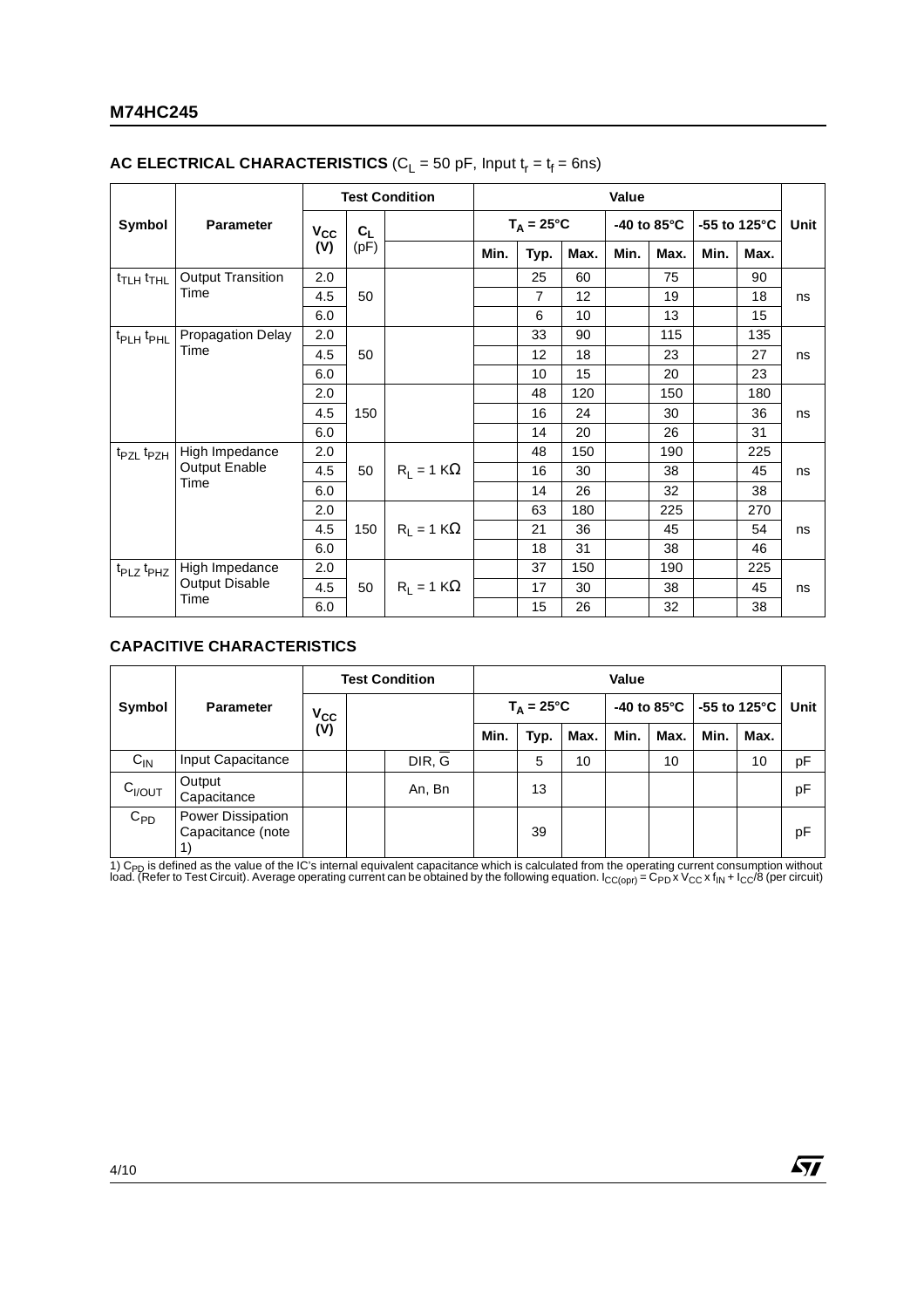#### **TEST CIRCUIT**



t<sub>PZH</sub>, t<sub>PHZ</sub> GND

 $\sqrt{27}$ 

C<sub>L</sub> = 50pF/150pF or equivalent (includes jig and probe capacitance)<br>R<sub>1</sub> = 1KΩ or equivalent<br>R<sub>T</sub> = Z<sub>OUT</sub> of pulse generator (typically 50Ω)

#### **WAVEFORM 1: PROPAGATION DELAY TIME** (f=1MHz; 50% duty cycle)

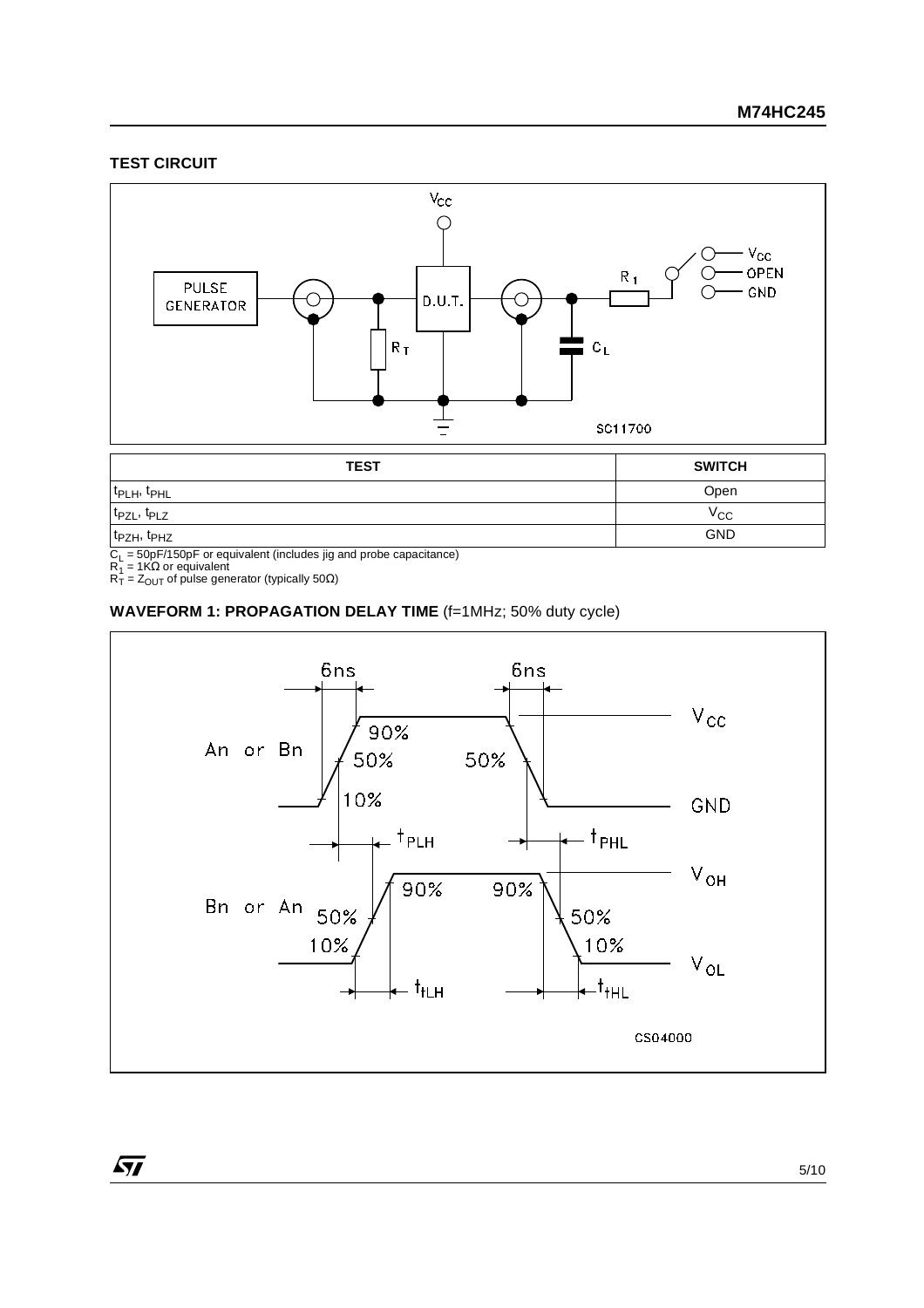

#### **WAVEFORM 2 : OUTPUT ENABLE AND DISABLE TIME** (f=1MHz; 50% duty cycle)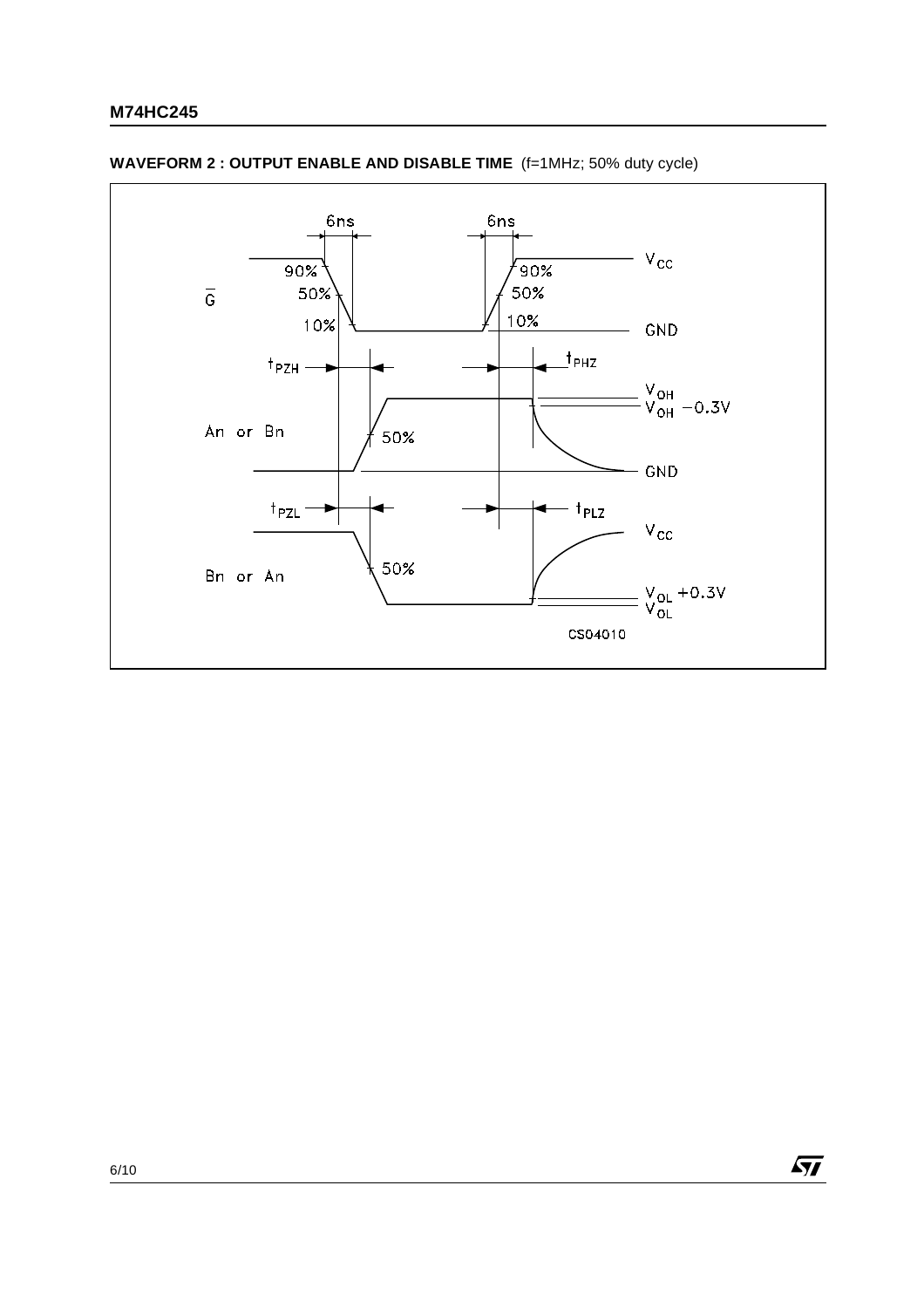|             |       | mm.        |      | inch  |       |       |  |  |
|-------------|-------|------------|------|-------|-------|-------|--|--|
| DIM.        | MIN.  | <b>TYP</b> | MAX. | MIN.  | TYP.  | MAX.  |  |  |
| a1          | 0.254 |            |      | 0.010 |       |       |  |  |
| $\sf B$     | 1.39  |            | 1.65 | 0.055 |       | 0.065 |  |  |
| $\sf b$     |       | 0.45       |      |       | 0.018 |       |  |  |
| b1          |       | 0.25       |      |       | 0.010 |       |  |  |
| D           |       |            | 25.4 |       |       | 1.000 |  |  |
| $\mathsf E$ |       | 8.5        |      |       | 0.335 |       |  |  |
| ${\bf e}$   |       | 2.54       |      |       | 0.100 |       |  |  |
| e3          |       | 22.86      |      |       | 0.900 |       |  |  |
| $\mathsf F$ |       |            | 7.1  |       |       | 0.280 |  |  |
| T           |       |            | 3.93 |       |       | 0.155 |  |  |
| L           |       | 3.3        |      |       | 0.130 |       |  |  |
| $\mathsf Z$ |       |            | 1.34 |       |       | 0.053 |  |  |



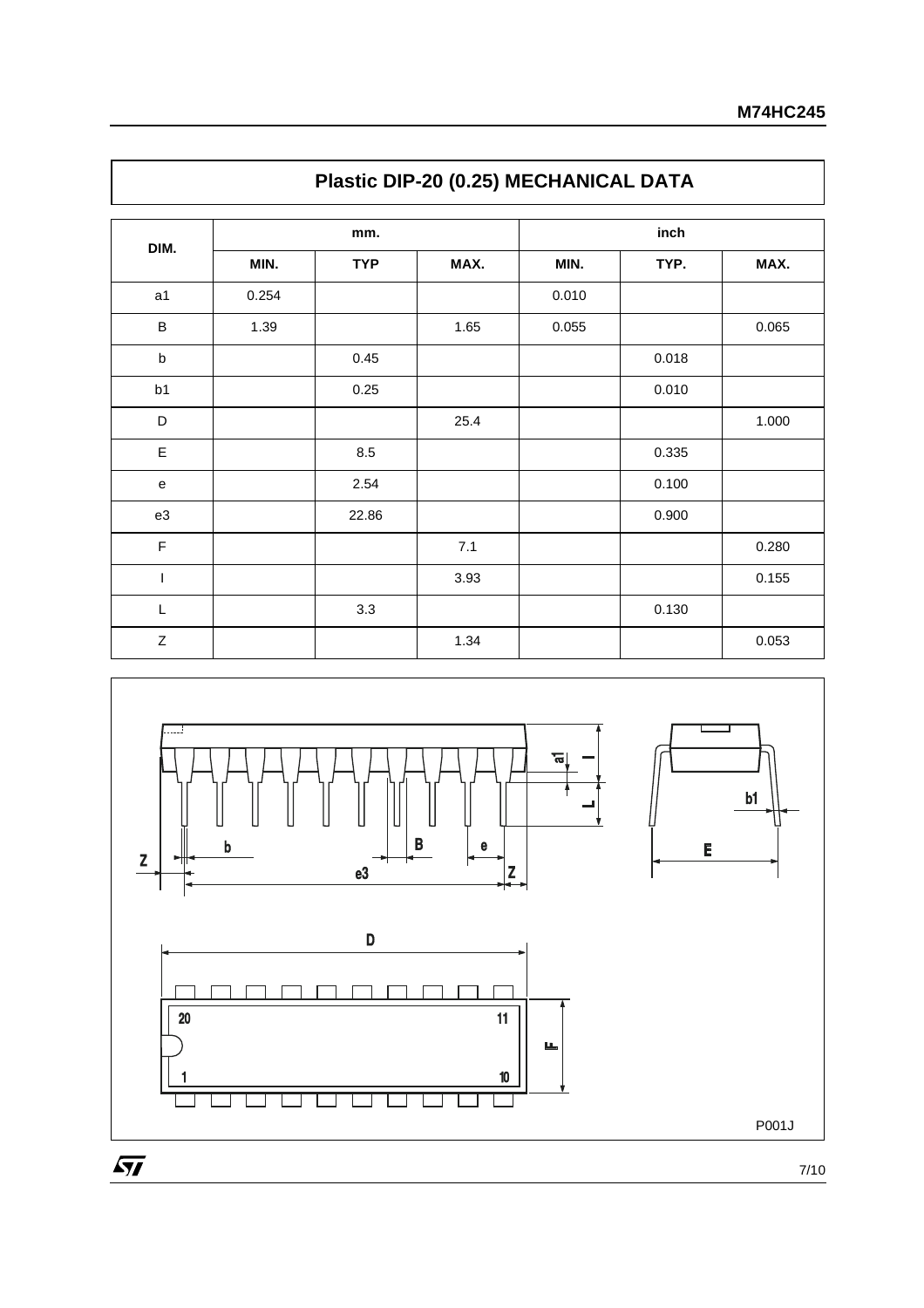$\Gamma$ 

|                | <b>SO-20 MECHANICAL DATA</b> |            |       |                  |       |       |  |  |  |  |
|----------------|------------------------------|------------|-------|------------------|-------|-------|--|--|--|--|
| DIM.           |                              | mm.        |       | inch             |       |       |  |  |  |  |
|                | MIN.                         | <b>TYP</b> | MAX.  | MIN.             | TYP.  | MAX.  |  |  |  |  |
| A              |                              |            | 2.65  |                  |       | 0.104 |  |  |  |  |
| a <sub>1</sub> | 0.1                          |            | 0.2   | 0.004            |       | 0.008 |  |  |  |  |
| a2             |                              |            | 2.45  |                  |       | 0.096 |  |  |  |  |
| $\sf b$        | 0.35                         |            | 0.49  | 0.014            |       | 0.019 |  |  |  |  |
| b1             | 0.23                         |            | 0.32  | 0.009            |       | 0.012 |  |  |  |  |
| $\mathsf C$    |                              | 0.5        |       |                  | 0.020 |       |  |  |  |  |
| c1             |                              |            |       | 45° (typ.)       |       |       |  |  |  |  |
| D              | 12.60                        |            | 13.00 | 0.496            |       | 0.512 |  |  |  |  |
| E              | 10.00                        |            | 10.65 | 0.393            |       | 0.419 |  |  |  |  |
| e              |                              | 1.27       |       |                  | 0.050 |       |  |  |  |  |
| e3             |                              | 11.43      |       |                  | 0.450 |       |  |  |  |  |
| F              | 7.40                         |            | 7.60  | 0.291            |       | 0.300 |  |  |  |  |
| L              | 0.50                         |            | 1.27  | 0.020            |       | 0.050 |  |  |  |  |
| M              |                              |            | 0.75  |                  |       | 0.029 |  |  |  |  |
| $\mathbb S$    |                              |            |       | $8^\circ$ (max.) |       |       |  |  |  |  |



٦

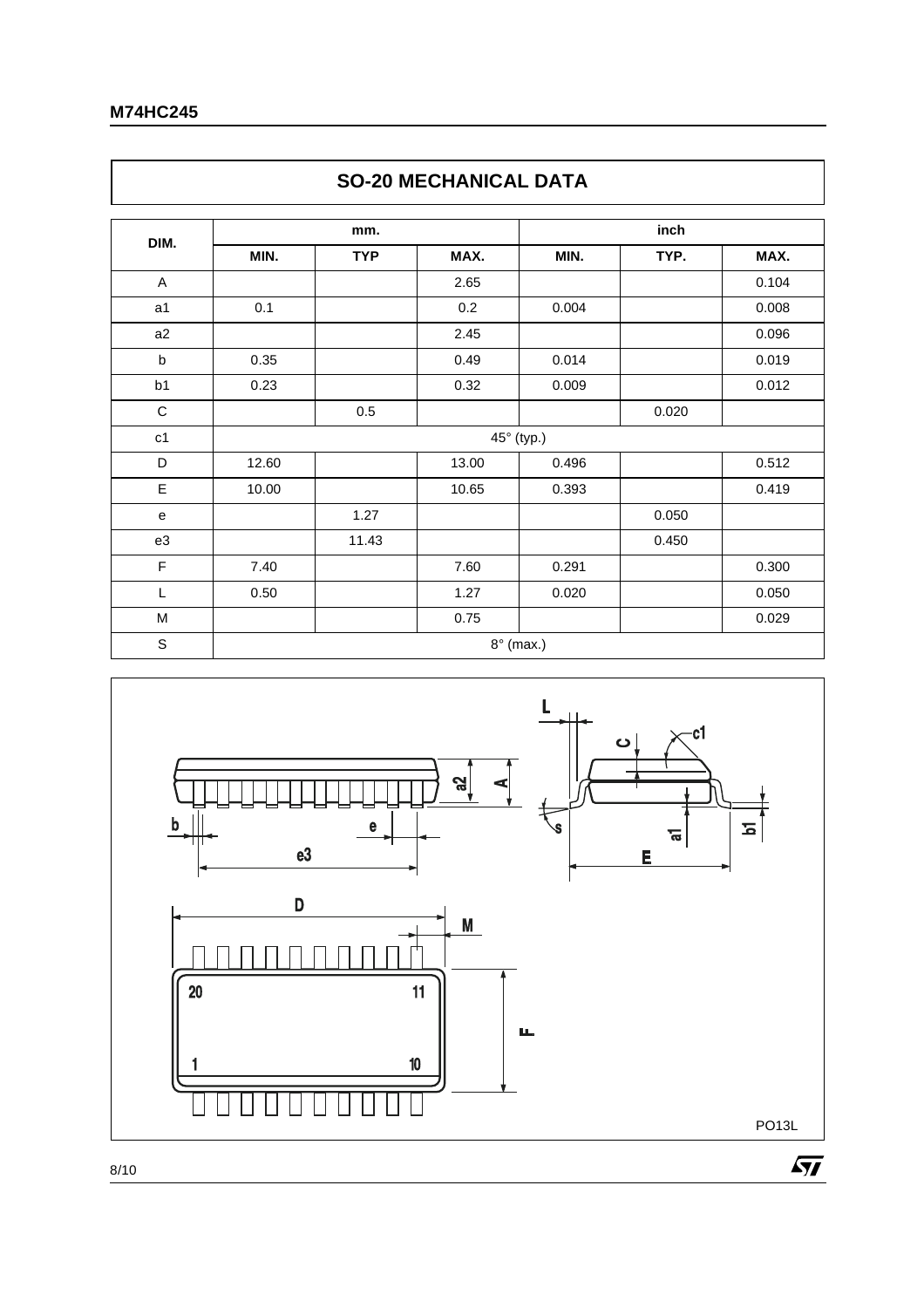|              |             | mm.        |             | inch        |            |             |  |
|--------------|-------------|------------|-------------|-------------|------------|-------------|--|
| DIM.         | MIN.        | <b>TYP</b> | MAX.        | MIN.        | TYP.       | MAX.        |  |
| A            |             |            | $1.2$       |             |            | 0.047       |  |
| A1           | 0.05        |            | 0.15        | 0.002       | 0.004      | 0.006       |  |
| A2           | 0.8         | 1          | 1.05        | 0.031       | 0.039      | 0.041       |  |
| $\sf b$      | 0.19        |            | 0.30        | 0.007       |            | 0.012       |  |
| $\mathbf c$  | 0.09        |            | 0.20        | 0.004       |            | 0.0089      |  |
| D            | 6.4         | 6.5        | $6.6\,$     | 0.252       | 0.256      | 0.260       |  |
| E            | $6.2\,$     | 6.4        | $6.6\,$     | 0.244       | 0.252      | 0.260       |  |
| E1           | 4.3         | 4.4        | 4.48        | 0.169       | 0.173      | 0.176       |  |
| $\mathbf{e}$ |             | 0.65 BSC   |             |             | 0.0256 BSC |             |  |
| K            | $0^{\circ}$ |            | $8^{\circ}$ | $0^{\circ}$ |            | $8^{\circ}$ |  |
| L            | 0.45        | 0.60       | 0.75        | 0.018       | 0.024      | 0.030       |  |





9/10